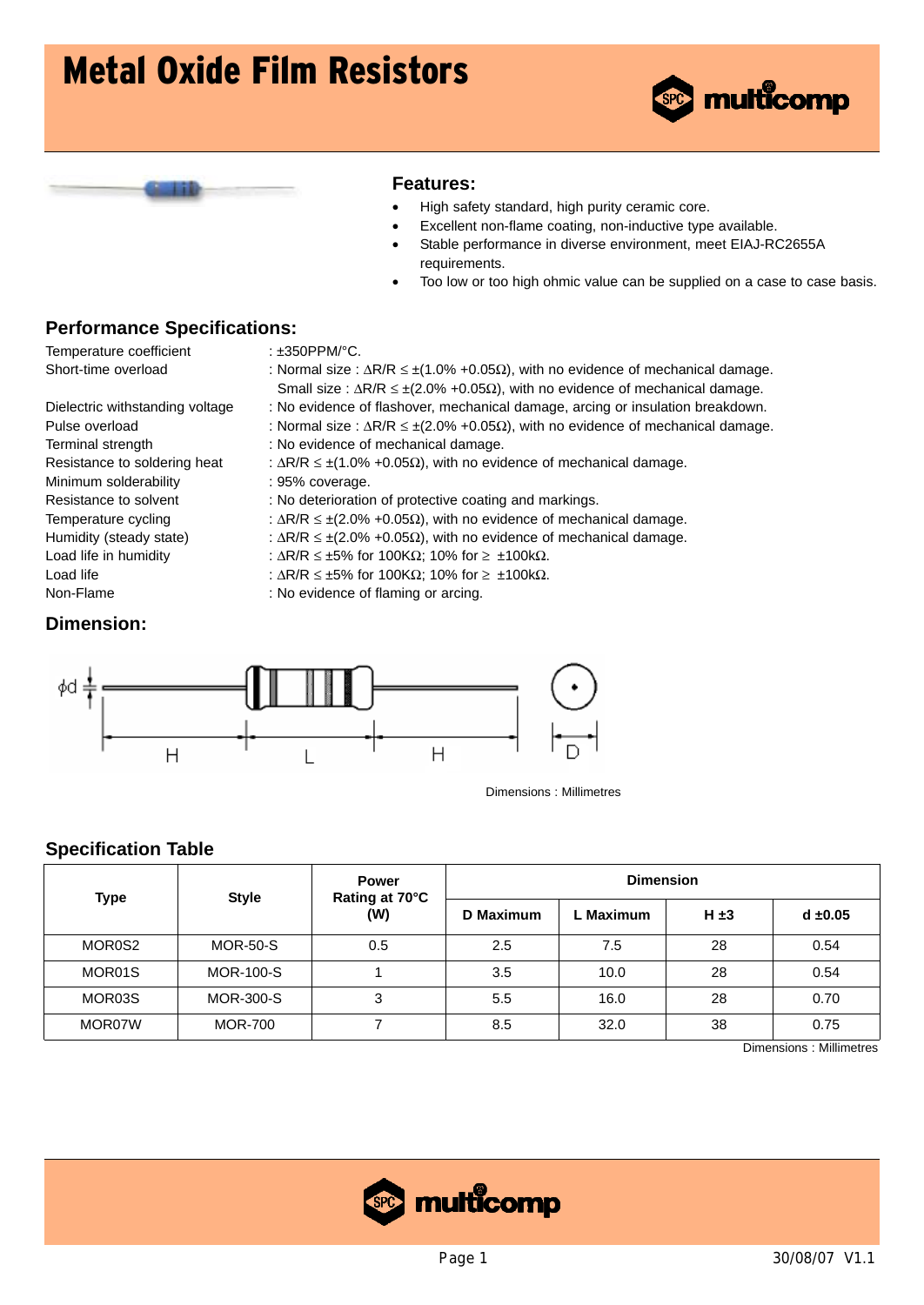

### **Power Rating**

| <b>Style</b>     | <b>Maximum</b><br>Working<br>Voltage<br>(V) | <b>Maximum</b><br>Overload<br><b>Voltage</b><br>(V) | <b>Dielectric</b><br>Withstanding<br><b>Voltage</b><br>(V) | <b>Resistance</b><br>Range<br>$(\Omega)$ |  |
|------------------|---------------------------------------------|-----------------------------------------------------|------------------------------------------------------------|------------------------------------------|--|
| <b>MOR-50-S</b>  | 250                                         | 400                                                 | 250                                                        |                                          |  |
| <b>MOR-100-S</b> | 350                                         | 600                                                 | 350                                                        | $0.3 - 50K$                              |  |
| <b>MOR-300-S</b> |                                             |                                                     |                                                            |                                          |  |
| <b>MOR-700</b>   | 750                                         | 1000                                                | 750                                                        | $20 - 150K$                              |  |

#### **Note:**

• Standard E-24 series values in ±5% tolerance.

• Standard grey base colour for normal size product; sea blue color for small size product.

• Standard Non-flammable coating.

• Non-Inductive type available on a case to case basis.





### **Heat Rise Chart**



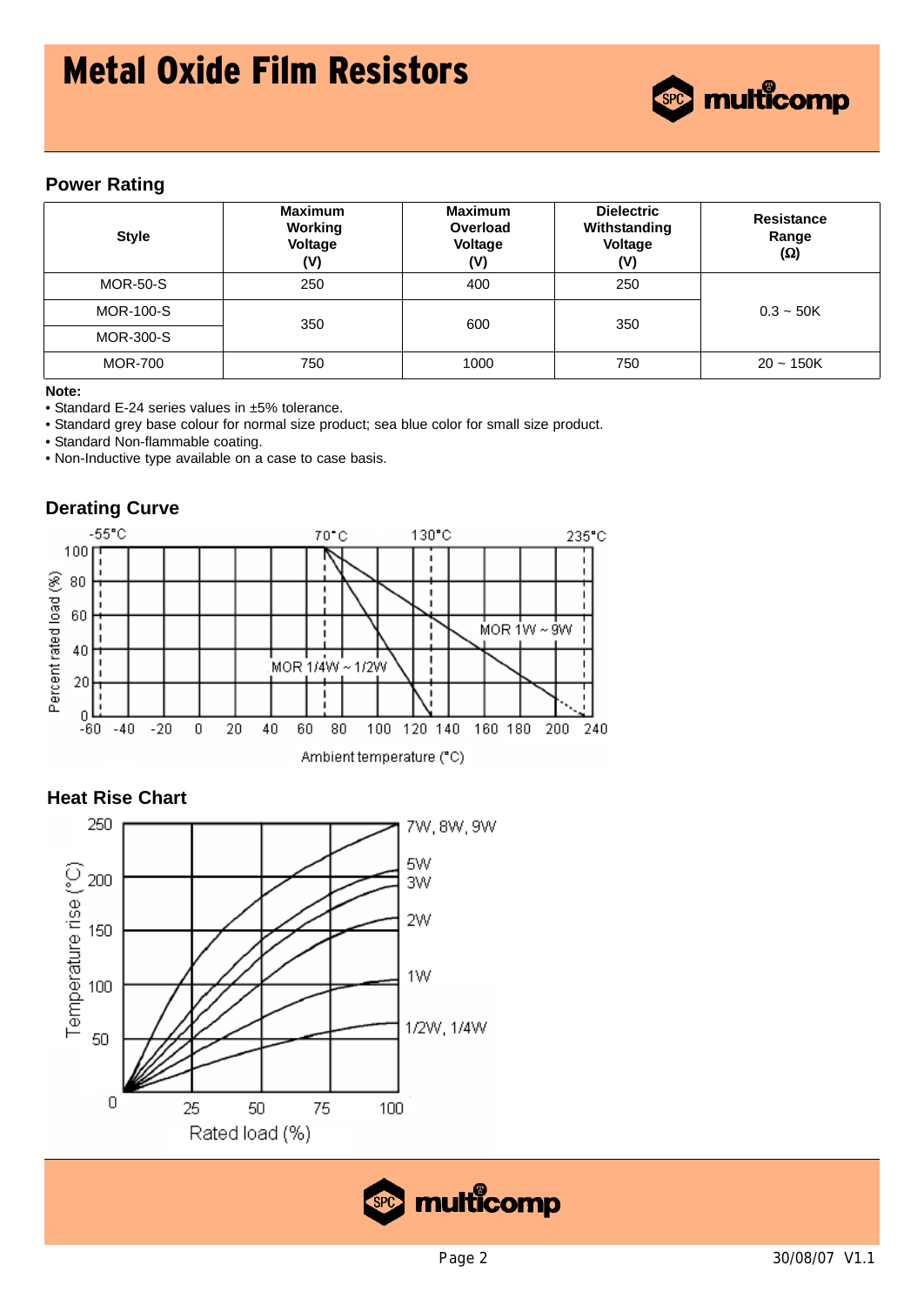

| E <sub>6</sub>  | E12             | E24             | E96      | E <sub>6</sub> | E12 | E24             | E96  | E <sub>6</sub> | E12             | E24             | E96  |
|-----------------|-----------------|-----------------|----------|----------------|-----|-----------------|------|----------------|-----------------|-----------------|------|
| $\overline{10}$ | 10              | 10              | 10.0     |                |     |                 | 21.5 |                |                 |                 | 46.4 |
|                 |                 |                 | 10.2     | 22             | 22  | 22              | 22.1 | 47             | 47              | 47              | 47.5 |
|                 |                 |                 | 10.5     |                |     |                 | 22.6 |                |                 |                 | 48.7 |
|                 |                 |                 | 10.7     |                |     |                 | 23.2 |                |                 |                 | 49.9 |
|                 |                 | $\overline{11}$ | 11.0     |                |     |                 | 23.7 |                |                 | 51              | 51.1 |
|                 |                 |                 | 11.3     |                |     | $\overline{24}$ | 24.3 |                |                 |                 | 52.3 |
|                 |                 |                 | 11.5     |                |     |                 | 24.9 |                |                 |                 | 53.6 |
|                 |                 |                 | 11.8     |                |     |                 | 25.5 |                |                 |                 | 54.9 |
|                 | $\overline{12}$ | $\overline{12}$ | 12.1     |                |     |                 | 26.1 |                | 56              | $\overline{56}$ | 56.2 |
|                 |                 |                 | 12.4     |                |     |                 | 27.7 |                |                 |                 | 57.6 |
|                 |                 |                 | 12.7     |                | 27  | 27              | 27.4 |                |                 |                 | 59.0 |
|                 |                 | $\overline{13}$ | 13.0     |                |     |                 | 28.0 |                |                 |                 | 60.4 |
|                 |                 |                 | 13.3     |                |     |                 | 28.7 |                |                 | 62              | 61.9 |
|                 |                 |                 | 13.7     |                |     |                 | 29.4 |                |                 |                 | 63.4 |
|                 |                 |                 | 14.0     |                |     | $\overline{30}$ | 30.1 |                |                 |                 | 64.9 |
|                 |                 |                 | 14.3     |                |     |                 | 30.9 |                |                 |                 | 66.5 |
|                 |                 |                 | 14.7     |                |     |                 | 31.6 | 68             | 68              | 68              | 68.1 |
| $\overline{15}$ | $\overline{15}$ | $\overline{15}$ | 15.0     |                |     |                 | 32.4 |                |                 |                 | 69.8 |
|                 |                 |                 | 15.4     | 33             | 33  | 33              | 33.2 |                |                 |                 | 71.5 |
|                 |                 |                 | 15.8     |                |     |                 | 34.0 |                |                 |                 | 73.2 |
|                 |                 | $\overline{16}$ | 16.2     |                |     |                 | 34.8 |                |                 | $\overline{75}$ | 75.0 |
|                 |                 |                 | 16.5     |                |     |                 | 35.7 |                |                 |                 | 76.8 |
|                 |                 |                 | 16.9     |                |     | $\overline{36}$ | 36.5 |                |                 |                 | 78.7 |
|                 |                 |                 | 17.4     |                |     |                 | 37.4 |                |                 |                 | 80.6 |
|                 |                 |                 | 17.8     |                |     |                 | 38.3 |                | $\overline{82}$ | $\overline{82}$ | 82.5 |
|                 | 18              | 18              | 18.2     |                | 39  | 39              | 39.2 |                |                 |                 | 84.5 |
|                 |                 |                 | 18.7     |                |     |                 | 40.2 |                |                 |                 | 86.6 |
|                 |                 |                 | 19.1     |                |     |                 | 41.2 |                |                 |                 | 88.7 |
|                 |                 |                 | 19.6     |                |     |                 | 42.2 |                |                 | 91              | 90.9 |
|                 |                 | $\overline{20}$ | 20.0     |                |     | 43              | 43.2 |                |                 |                 | 93.1 |
|                 |                 |                 | $20.5\,$ |                |     |                 | 44.2 |                |                 |                 | 95.3 |
|                 |                 |                 | 21.0     |                |     |                 | 45.3 |                |                 |                 | 97.6 |

**Above values in accordance with IEC Publication 63 (1963) and BS2488**



<sup>®</sup> multicomp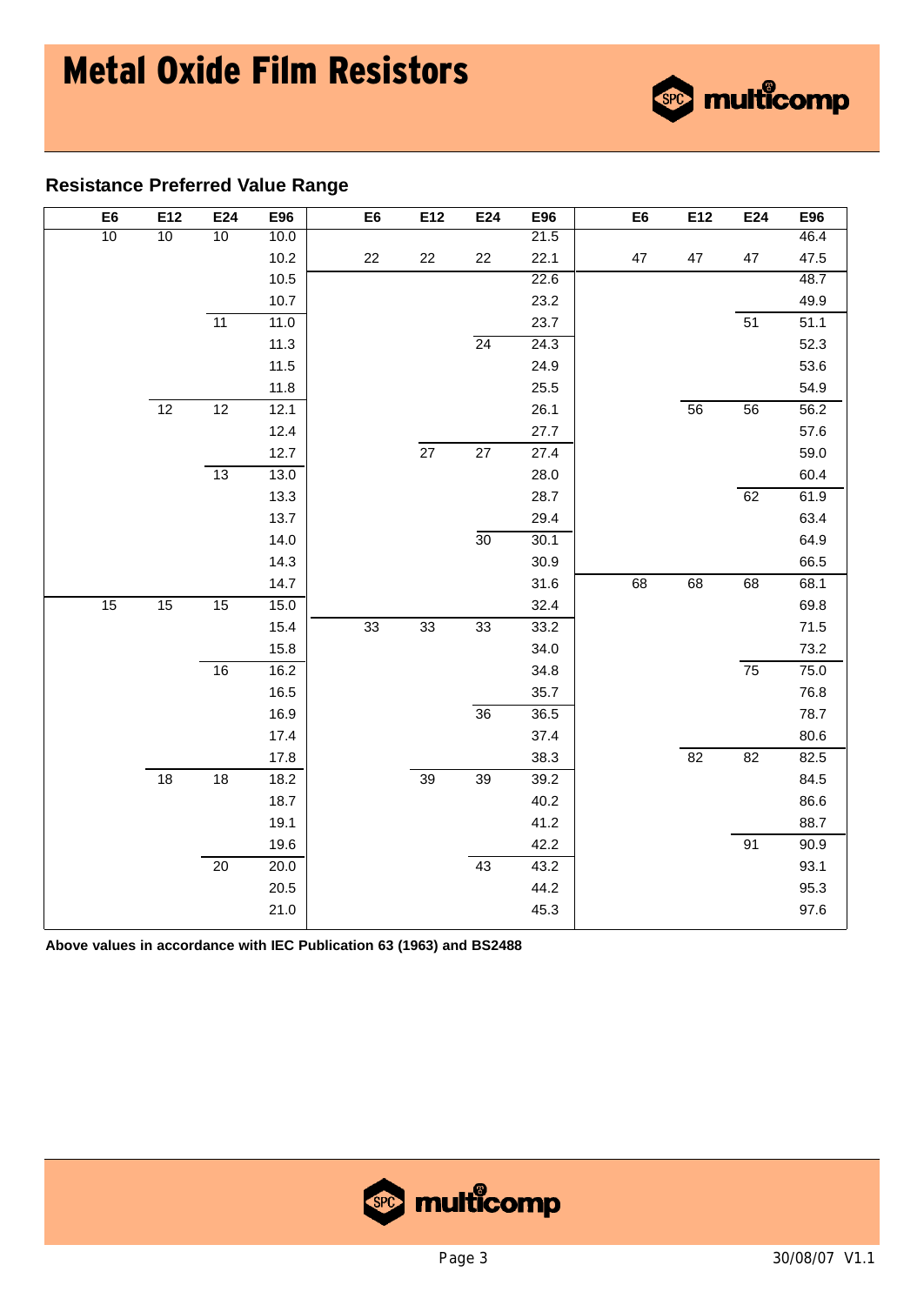

## **Part Number Table**

| <b>Resistance Value</b> | <b>Part Number</b> |
|-------------------------|--------------------|
| 10R                     | MOR0S2J0100A50     |
| 15R                     | MOR0S2J0150A50     |
| 22R                     | MOR0S2J0220A50     |
| 33R                     | MOR0S2J0330A50     |
| 47R                     | MOR0S2J0470A50     |
| 68R                     | MOR0S2J0680A50     |
| 100R                    | MOR0S2J0101A50     |
| 150R                    | MOR0S2J0151A50     |
| 220R                    | MOR0S2J0221A50     |
| 330R                    | MOR0S2J0331A50     |
| 470R                    | MOR0S2J0471A50     |
| 680R                    | MOR0S2J0681A50     |
| 1K                      | MOR0S2J0102A50     |
| 1K <sub>5</sub>         | MOR0S2J0152A50     |
| 2K2                     | MOR0S2J0222A50     |
| 3K3                     | MOR0S2J0332A50     |
| 4K7                     | MOR0S2J0472A50     |
| 6K8                     | MOR0S2J0682A50     |
| 10K                     | MOR0S2J0103A50     |
| 15K                     | MOR0S2J0153A50     |
| 22K                     | MOR0S2J0223A50     |
| 33K                     | MOR0S2J0333A50     |
| 47K                     | MOR0S2J0473A50     |
| 10R                     | MOR01SJ0100A10     |
| 15R                     | MOR01SJ0150A10     |
| 22R                     | MOR01SJ0220A10     |
| 33R                     | MOR01SJ0330A10     |
| 47R                     | MOR01SJ0470A10     |
| 68R                     | MOR01SJ0680A10     |
| 100R                    | MOR01SJ0101A10     |
| 50R                     | MOR01SJ0151A10     |

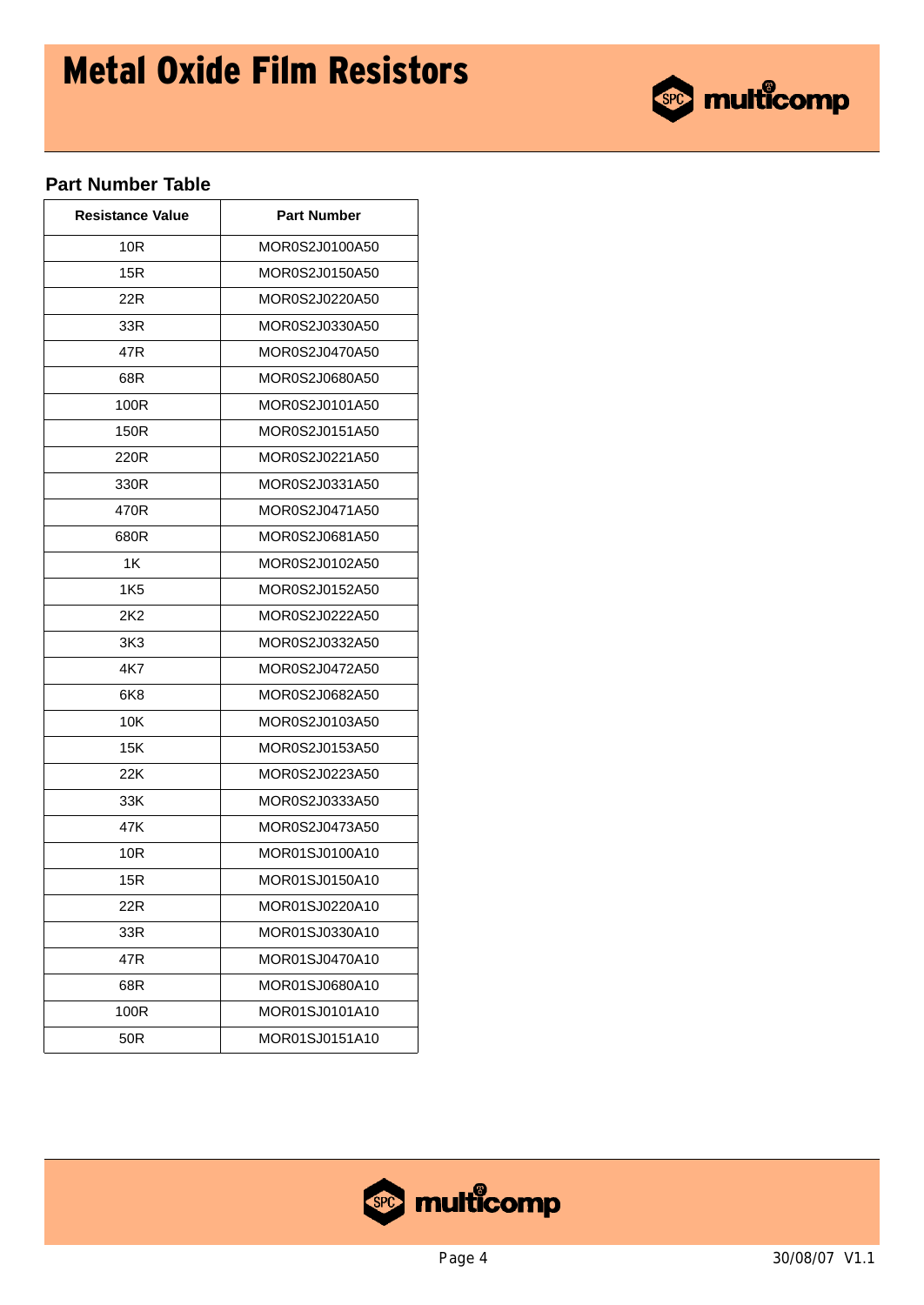

## **Part Number Table**

| <b>Resistance Value</b> | <b>Part Number</b> |
|-------------------------|--------------------|
| 220R                    | MOR01SJ0221A10     |
| 330R                    | MOR01SJ0331A10     |
| 470R                    | MOR01SJ0471A10     |
| 680R                    | MOR01SJ0681A10     |
| 1K                      | MOR01SJ0102A10     |
| 1K5                     | MOR01SJ0152A10     |
| 2K2                     | MOR01SJ0222A10     |
| 3K3                     | MOR01SJ0332A10     |
| 4K7                     | MOR01SJ0472A10     |
| 6K8                     | MOR01SJ0682A10     |
| 10K                     | MOR01SJ0103A10     |
| 15K                     | MOR01SJ0153A10     |
| 22K                     | MOR01SJ0223A10     |
| 33K                     | MOR01SJ0333A10     |
| 47K                     | MOR01SJ0473A10     |
| 10 <sub>R</sub>         | MOR03SJ0100A10     |
| 15R                     | MOR03SJ0150A10     |
| 22R                     | MOR03SJ0220A10     |
| 33R                     | MOR03SJ0330A10     |
| 47R                     | MOR03SJ0470A10     |
| 68R                     | MOR03SJ0680A10     |
| 100R                    | MOR03SJ0101A10     |
| 150R                    | MOR03SJ0151A10     |
| 220R                    | MOR03SJ0221A10     |
| 330R                    | MOR03SJ0331A10     |
| 470R                    | MOR03SJ0471A10     |
| 680R                    | MOR03SJ0681A10     |
| 1K                      | MOR03SJ0102A10     |
| 1K <sub>5</sub>         | MOR03SJ0152A10     |
| 2K2                     | MOR03SJ0222A10     |
| 3K <sub>3</sub>         | MOR03SJ0332A10     |

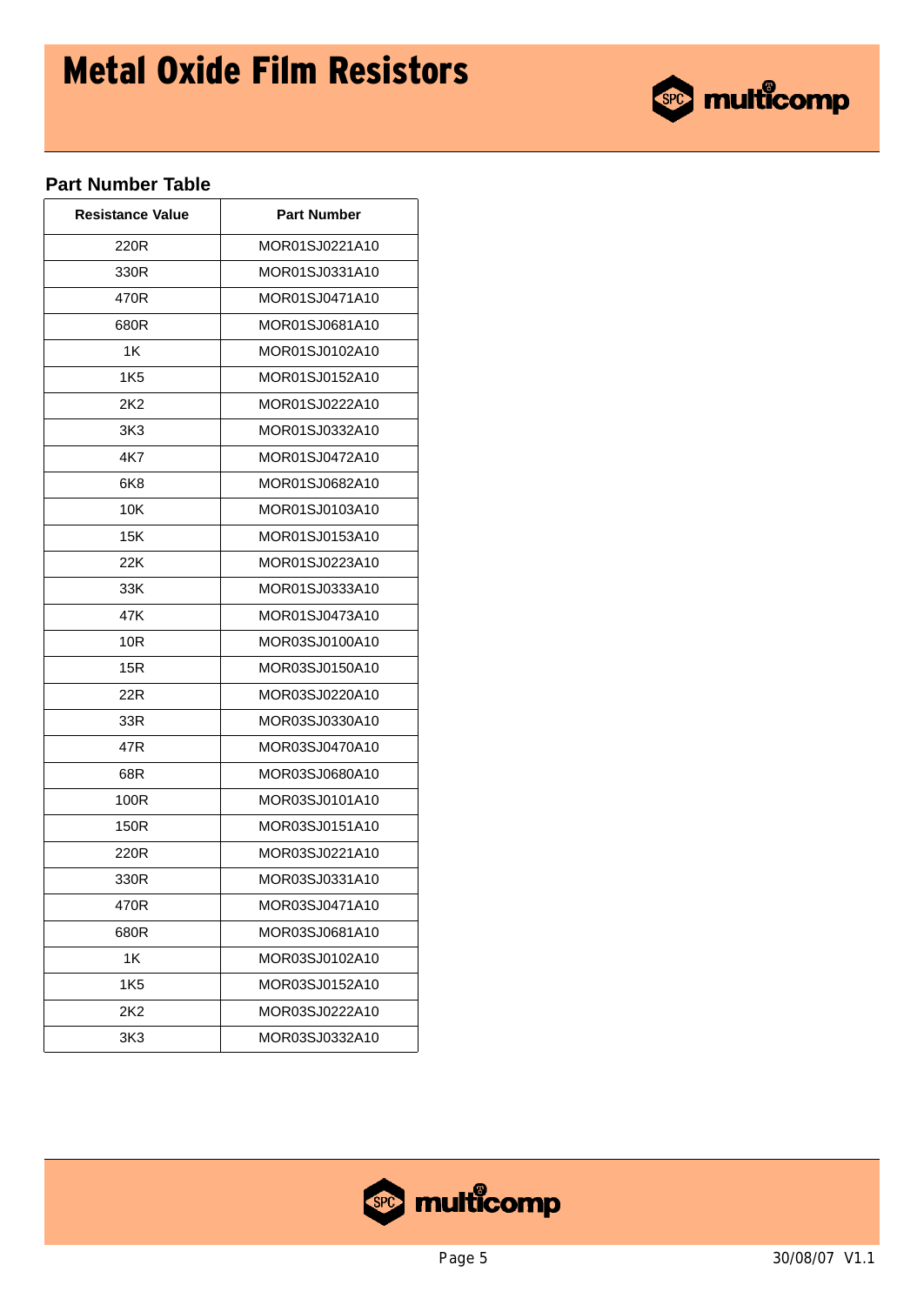

## **Part Number Table**

| <b>Resistance Value</b> | <b>Part Number</b> |
|-------------------------|--------------------|
| 4K7                     | MOR03SJ0472A10     |
| 6K8                     | MOR03SJ0682A10     |
| 10K                     | MOR03SJ0103A10     |
| 15K                     | MOR03SJ0153A10     |
| 22K                     | MOR03SJ0223A10     |
| 33K                     | MOR03SJ0333A10     |
| 47K                     | MOR03SJ0473A10     |
| 22R                     | MOR07WJ0220B09     |
| 33R                     | MOR07WJ0330B09     |
| 47R                     | MOR07WJ0470B09     |
| 68R                     | MOR07WJ0680B09     |
| 100R                    | MOR07WJ0101B09     |
| 150R                    | MOR07WJ0151B09     |
| 220R                    | MOR07WJ0221B09     |
| 330R                    | MOR07WJ0331B09     |
| 470R                    | MOR07WJ0471B09     |
| 680R                    | MOR07WJ0681B09     |
| 1K                      | MOR07WJ0102B09     |
| 1K5                     | MOR07WJ0152B09     |
| 2K2                     | MOR07WJ0222B09     |
| 3K3                     | MOR07WJ0332B09     |
| 4K7                     | MOR07WJ0472B09     |
| 6K8                     | MOR07WJ0682B09     |
| 10K                     | MOR07WJ0103B09     |
| 15K                     | MOR07WJ0153B09     |
| 22K                     | MOR07WJ0223B09     |
| 33K                     | MOR07WJ0333B09     |
| 47K                     | MOR07WJ0473B09     |
| 68K                     | MOR07WJ0683B09     |
| 100K                    | MOR07WJ0104B09     |
| 3K3                     | MOR03SJ0332A10     |

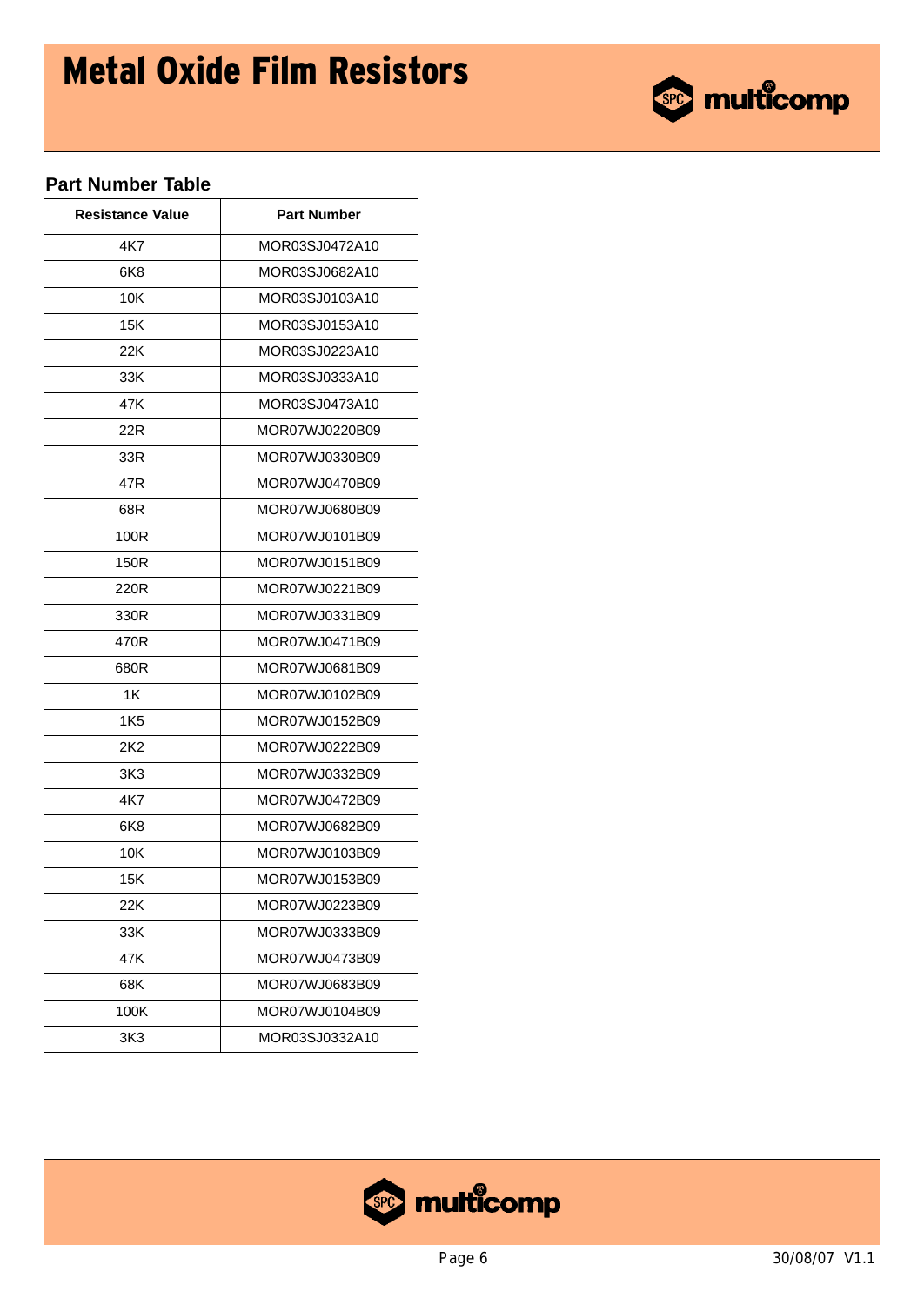

# **Multiplier Code (for 5% Marking)**

| Code       |                       | o  |                                |                           | -       |                   | -               |         | $\mathbf{r}$<br>$\overline{\phantom{a}}$ | . .                                 |                                          |
|------------|-----------------------|----|--------------------------------|---------------------------|---------|-------------------|-----------------|---------|------------------------------------------|-------------------------------------|------------------------------------------|
| Multiplier | 10 <sup>1</sup><br>ΙV | 10 | $\sim$<br>10<br><u>_</u><br>טו | $\sim$<br>10 <sup>3</sup> | 10<br>4 | -<br>$10^{\circ}$ | 10 <sup>6</sup> | -<br>10 | $10 -$<br>1 V                            | 10<br>$\overline{\phantom{a}}$<br>- | $\sqrt{2}$<br>-ئ<br>$\overline{A}$<br>ιv |

### **Standard E-96 Series Resistance Value Code (for 5% Marking)**

| Value | Code | Value | Code | Value | Code | Value | Code | Value  | Code                     |
|-------|------|-------|------|-------|------|-------|------|--------|--------------------------|
| 100   | 01   | 162   | 21   | 261   | 41   | 422   | 61   | 681    | 81                       |
| 102   | 02   | 165   | 22   | 267   | 42   | 432   | 62   | 698    | 82                       |
| 105   | 03   | 169   | 23   | 274   | 43   | 442   | 63   | 715    | 83                       |
| 107   | 04   | 174   | 24   | 280   | 44   | 453   | 64   | 732    | 84                       |
| 110   | 05   | 178   | 25   | 287   | 45   | 464   | 65   | 750    | 85                       |
| 113   | 06   | 182   | 26   | 294   | 46   | 475   | 66   | 768    | 86                       |
| 115   | 07   | 187   | 27   | 301   | 47   | 487   | 67   | 787    | 87                       |
| 118   | 08   | 191   | 28   | 309   | 48   | 499   | 68   | 806    | 88                       |
| 121   | 09   | 196   | 29   | 316   | 49   | 511   | 69   | 825    | 89                       |
| 124   | 10   | 200   | 30   | 324   | 50   | 523   | 70   | 845    | 90                       |
| 127   | 11   | 205   | 31   | 332   | 51   | 536   | 71   | 866    | 91                       |
| 130   | 12   | 210   | 32   | 340   | 52   | 549   | 72   | 887    | 92                       |
| 133   | 13   | 215   | 33   | 348   | 53   | 562   | 73   | 909    | 93                       |
| 137   | 14   | 221   | 34   | 357   | 54   | 576   | 74   | 931    | 94                       |
| 140   | 15   | 226   | 35   | 365   | 55   | 590   | 75   | 953    | 95                       |
| 143   | 16   | 232   | 36   | 374   | 56   | 604   | 76   | 976    | 96                       |
| 147   | 17   | 237   | 37   | 383   | 57   | 619   | 77   | $\sim$ | $\sim$                   |
| 150   | 18   | 243   | 38   | 392   | 58   | 634   | 78   | -      | $\blacksquare$           |
| 154   | 19   | 249   | 39   | 402   | 59   | 649   | 79   | ٠      | $\overline{\phantom{a}}$ |
| 158   | 20   | 255   | 40   | 412   | 60   | 665   | 80   | -      | $\overline{\phantom{a}}$ |

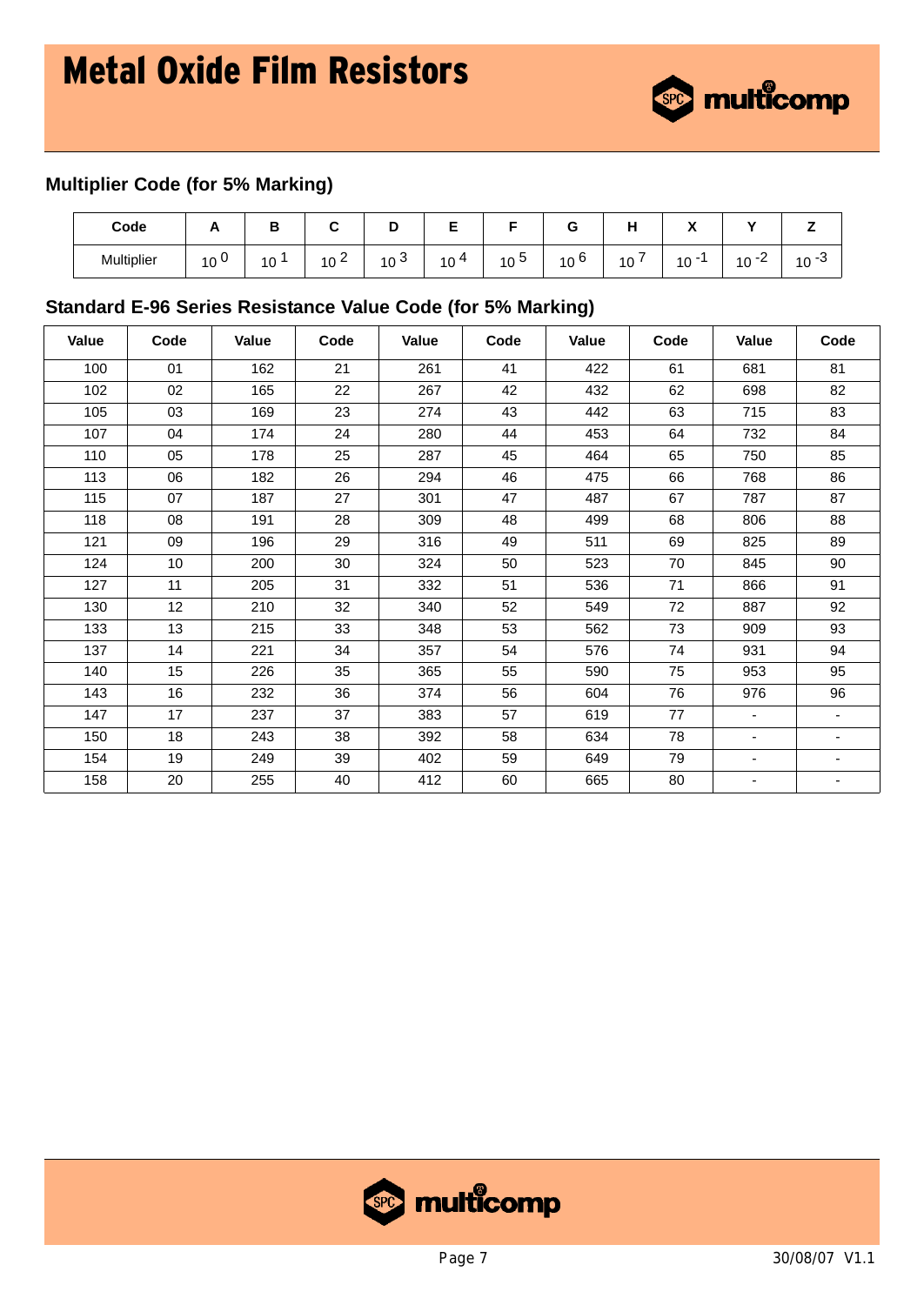

### **Part Number Explanation**